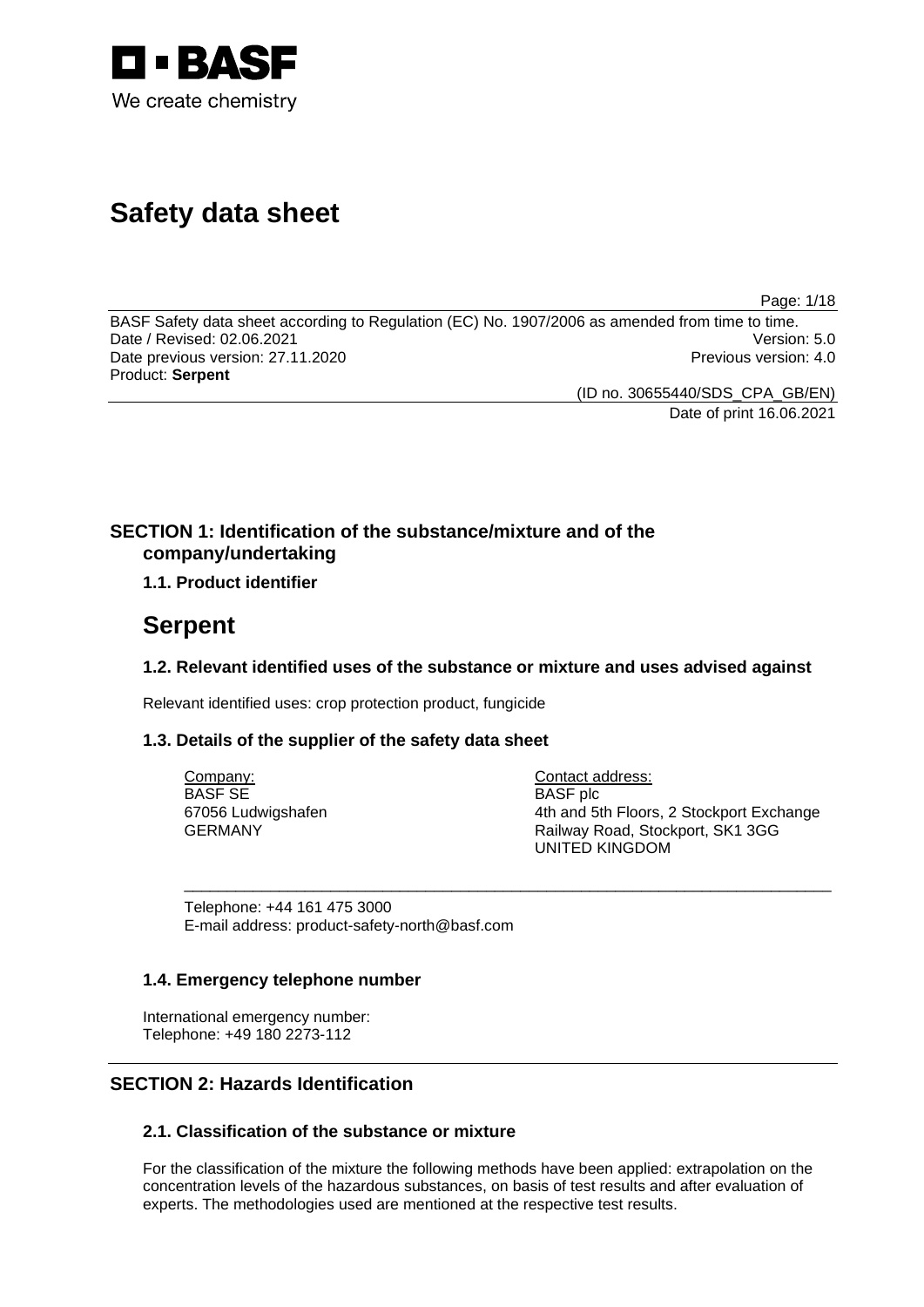BASF Safety data sheet according to Regulation (EC) No. 1907/2006 as amended from time to time. Date / Revised: 02.06.2021 Version: 5.0 Date previous version: 27.11.2020 **Previous version: 4.0** Previous version: 4.0 Product: **Serpent** 

> (ID no. 30655440/SDS\_CPA\_GB/EN) Date of print 16.06.2021

According to Regulation (EC) No 1272/2008 [CLP]

Acute Tox. 4 (Inhalation vapour) Acute Tox. 4 (oral) Repr. Additional category for effects on or via lactation. STOT SE 3 Aquatic Acute 1 Aquatic Chronic 1

For the classifications not written out in full in this section the full text can be found in section 16.

## **2.2. Label elements**

Globally Harmonized System (GHS) in accordance with UK regulations.

Pictogram:



Signal Word: Warning

| <b>Hazard Statement:</b><br>H <sub>302</sub><br>H332<br>H335<br>H362<br>H410<br><b>EUH401</b> | Harmful if swallowed.<br>Harmful if inhaled.<br>May cause respiratory irritation.<br>May cause harm to breast-fed children.<br>Very toxic to aquatic life with long lasting effects.<br>To avoid risks to human health and the environment, comply with the<br>instructions for use. |
|-----------------------------------------------------------------------------------------------|--------------------------------------------------------------------------------------------------------------------------------------------------------------------------------------------------------------------------------------------------------------------------------------|
| <b>Precautionary Statement:</b>                                                               |                                                                                                                                                                                                                                                                                      |
| P <sub>101</sub>                                                                              | If medical advice is needed, have product container or label at hand.                                                                                                                                                                                                                |
| P <sub>102</sub>                                                                              | Keep out of reach of children.                                                                                                                                                                                                                                                       |
| P <sub>103</sub>                                                                              | Read carefully and follow all instructions.                                                                                                                                                                                                                                          |
| Precautionary Statements (Prevention):                                                        |                                                                                                                                                                                                                                                                                      |
| P <sub>271</sub>                                                                              | Use only outdoors or in a well-ventilated area.                                                                                                                                                                                                                                      |
| P <sub>260</sub>                                                                              | Do not breathe dust/mist/vapours.                                                                                                                                                                                                                                                    |
| P <sub>202</sub>                                                                              | Do not handle until all safety precautions have been read and<br>understood.                                                                                                                                                                                                         |
| P <sub>270</sub>                                                                              | Do not eat, drink or smoke when using this product.                                                                                                                                                                                                                                  |
| P <sub>263</sub>                                                                              | Avoid contact during pregnancy and while nursing.                                                                                                                                                                                                                                    |
| P <sub>264</sub>                                                                              | Wash contaminated body parts thoroughly after handling.                                                                                                                                                                                                                              |

Precautionary Statements (Response):

#### Page: 2/18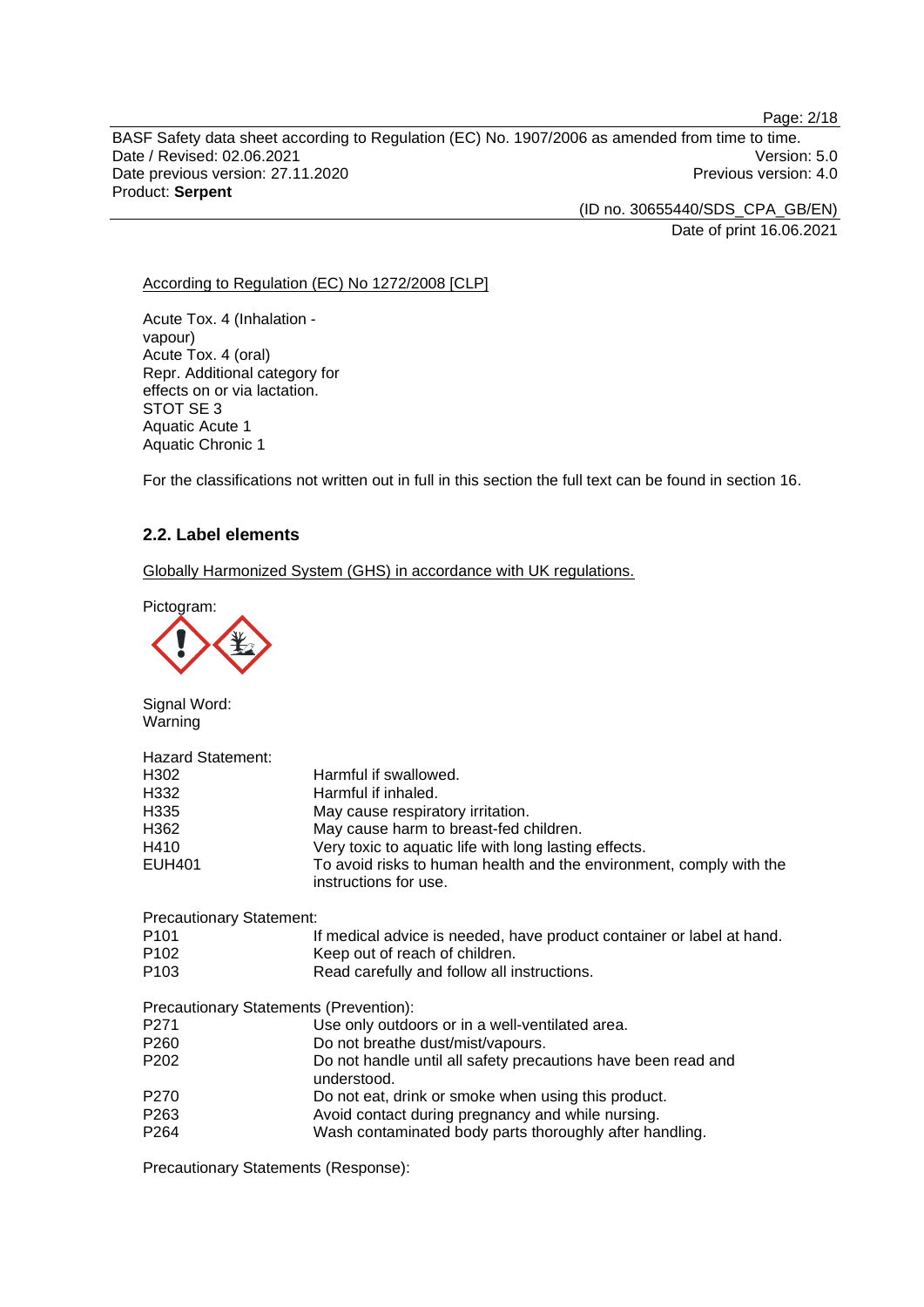Page: 3/18

BASF Safety data sheet according to Regulation (EC) No. 1907/2006 as amended from time to time. Date / Revised: 02.06.2021 Version: 5.0 Date previous version: 27.11.2020 **Previous version: 4.0** Previous version: 4.0 Product: **Serpent** 

(ID no. 30655440/SDS\_CPA\_GB/EN)

|                                                      | Date of print 16.06.2021                                                                                                                                                                    |
|------------------------------------------------------|---------------------------------------------------------------------------------------------------------------------------------------------------------------------------------------------|
| $P304 + P340$                                        | IF INHALED: Remove person to fresh air and keep comfortable for<br>breathing.                                                                                                               |
| $P308 + P311$                                        | IF exposed or concerned: Call a POISON CENTER or physician.                                                                                                                                 |
| P330                                                 | Rinse mouth                                                                                                                                                                                 |
| P391                                                 | Collect spillage.                                                                                                                                                                           |
| Precautionary Statements (Storage):<br>$P403 + P233$ | Store in a well-ventilated place. Keep container tightly closed.                                                                                                                            |
| Precautionary Statements (Disposal):                 |                                                                                                                                                                                             |
| P <sub>501</sub>                                     | Dispose of contents/container to a licensed hazardous-waste disposal<br>contractor or collection site except for empty clean containers which can<br>be disposed of as non-hazardous waste. |
|                                                      |                                                                                                                                                                                             |

Labeling of special preparations (GHS): EUH208: May produce an allergic reaction. Contains: Propanoic acid, 2-hydroxy-, 2-ethylhexyl ester, (2S)-

#### According to Regulation (EC) No 1272/2008 [CLP]

Hazard determining component(s) for labelling: pyraclostrobin (ISO); methyl N-{2-[1-(4 chlorophenyl)-1H-pyrazol-3-yloxymethyl]phenyl}(N-methoxy)carbamate, 1H-Pyrazole-4 carboxamide, 3-(difluoromethyl)-1-methyl-N-(3',4',5'-trifluoro[1,1'-biphenyl]-2-yl)-; Fluxapyroxad, acetophenone, N,N-Dimethyldodecanamide

## **2.3. Other hazards**

According to Regulation (EC) No 1272/2008 [CLP]

See section 12 - Results of PBT and vPvB assessment.

If applicable information is provided in this section on other hazards which do not result in classification but which may contribute to the overall hazards of the substance or mixture.

## **SECTION 3: Composition/Information on Ingredients**

## **3.1. Substances**

Not applicable

## **3.2. Mixtures**

#### Chemical nature

crop protection product, Emulsifiable concentrate (EC), fungicide

Hazardous ingredients (GHS) according to Regulation (EC) No. 1272/2008

pyraclostrobin (ISO); methyl N-{2-[1-(4-chlorophenyl)-1H-pyrazol-3-yloxymethyl]phenyl}(Nmethoxy)carbamate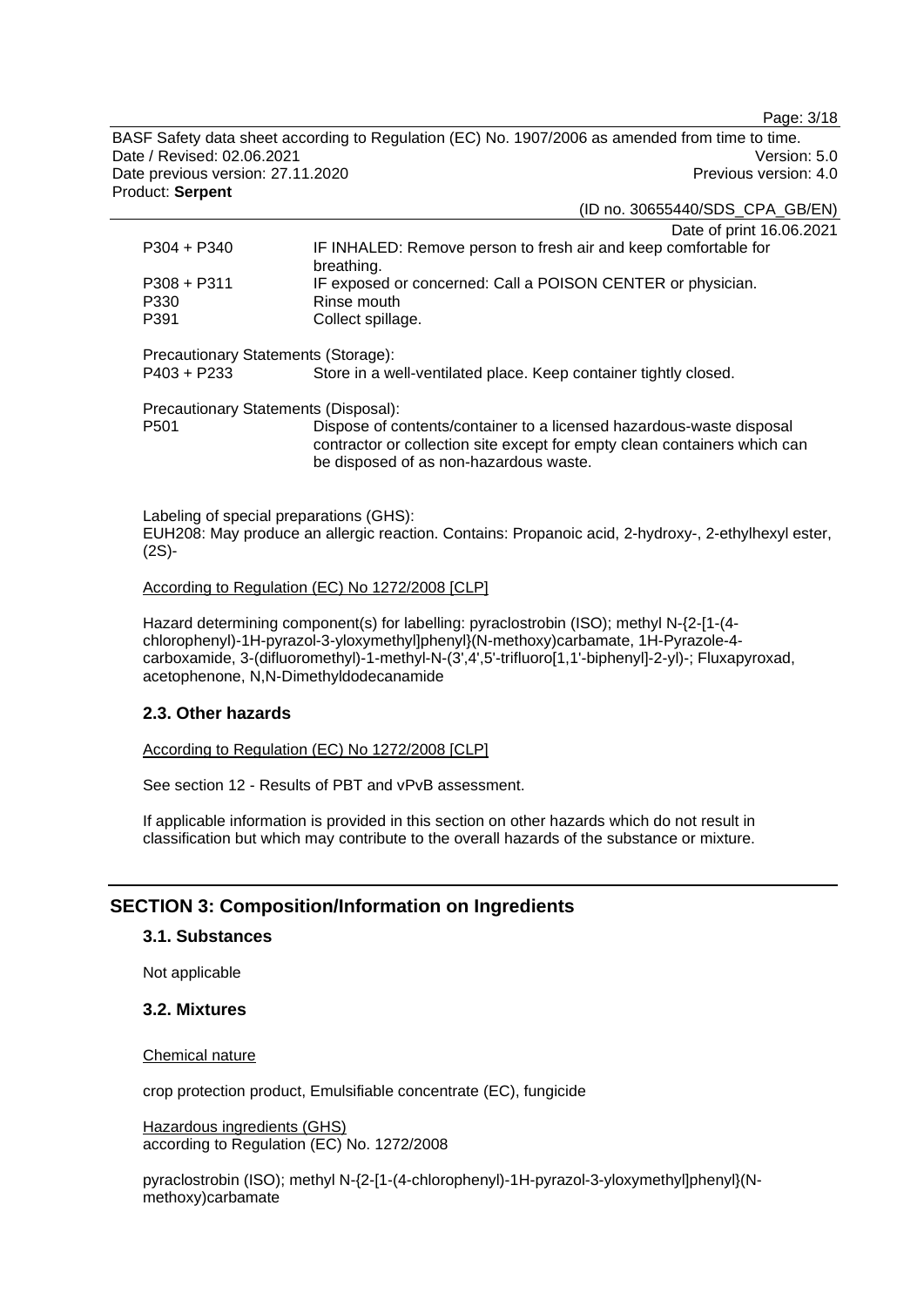Page: 4/18

BASF Safety data sheet according to Regulation (EC) No. 1907/2006 as amended from time to time. Date / Revised: 02.06.2021 Version: 5.0 Date previous version: 27.11.2020 **Previous version: 4.0** Previous version: 4.0 Product: **Serpent** 

(ID no. 30655440/SDS\_CPA\_GB/EN)

Date of print 16.06.2021

CAS Number: 175013-18-0 INDEX-Number: 613-272-00-6 Skin Corr./Irrit. 2 STOT SE 3 (irr. to respiratory syst.) Aquatic Acute 1 Aquatic Chronic 1 M-factor acute: 100 M-factor chronic: 100 H315, H331, H335, H400, H410 1H-Pyrazole-4-carboxamide, 3-(difluoromethyl)-1-methyl-N-(3',4',5'-trifluoro[1,1'-biphenyl]-2-yl)-; Content (W/W) 7 32 % Repr. Add. cat. lact.

Acute Tox. 3 (Inhalation - mist)

| <b>UUIIIEIII (YY/YY). 1.JZ</b> 70 | <b>INGUI. AUU. UAL IAU</b> |
|-----------------------------------|----------------------------|
| CAS Number: 907204-31-3           | Aquatic Acute 1            |
|                                   | Aquatic Chronic 1          |
|                                   | H362. H400. H410           |

N,N-Dimethyldodecanamide

Fluxapyroxad

Content (W/W): < 25 % CAS Number: 3007-53-2 EC-Number: 221-117-5 REACH registration number: 01- 2120099180-57

Content (W/W): 14.63 %

Skin Corr./Irrit. 2 Eye Dam./Irrit. 2 STOT SE 3 (irr. to respiratory syst.) Aquatic Acute 1 Aquatic Chronic 3 M-factor acute: 1 H319, H315, H335, H412, H400

Propanoic acid, 2-hydroxy-, 2-ethylhexyl ester, (2S)- Content (W/W):  $< 25 \%$ CAS Number: 186817-80-1 REACH registration number: 01- 2119516238-41 Skin Corr./Irrit. 2 Eye Dam./Irrit. 2 Skin Sens. 1B H319, H315, H317

Methyl-Oxirane, Blockpolymer with Oxirane, Monoisotridecyl ether Content (W/W):  $<$  15 % CAS Number: 196823-11-7 Eye Dam./Irrit. 2 H319

acetophenone Content (W/W):  $<$  15 % CAS Number: 98-86-2 EC-Number: 202-708-7 REACH registration number: 01- 2119533169-37 INDEX-Number: 606-042-00-1

Acute Tox. 4 (oral) Eye Dam./Irrit. 2 H319, H302

Poly(oxy-1,2-ethanediyl), .alpha.-[tris(1-phenylethyl)phenyl]-.omega.-hydroxy-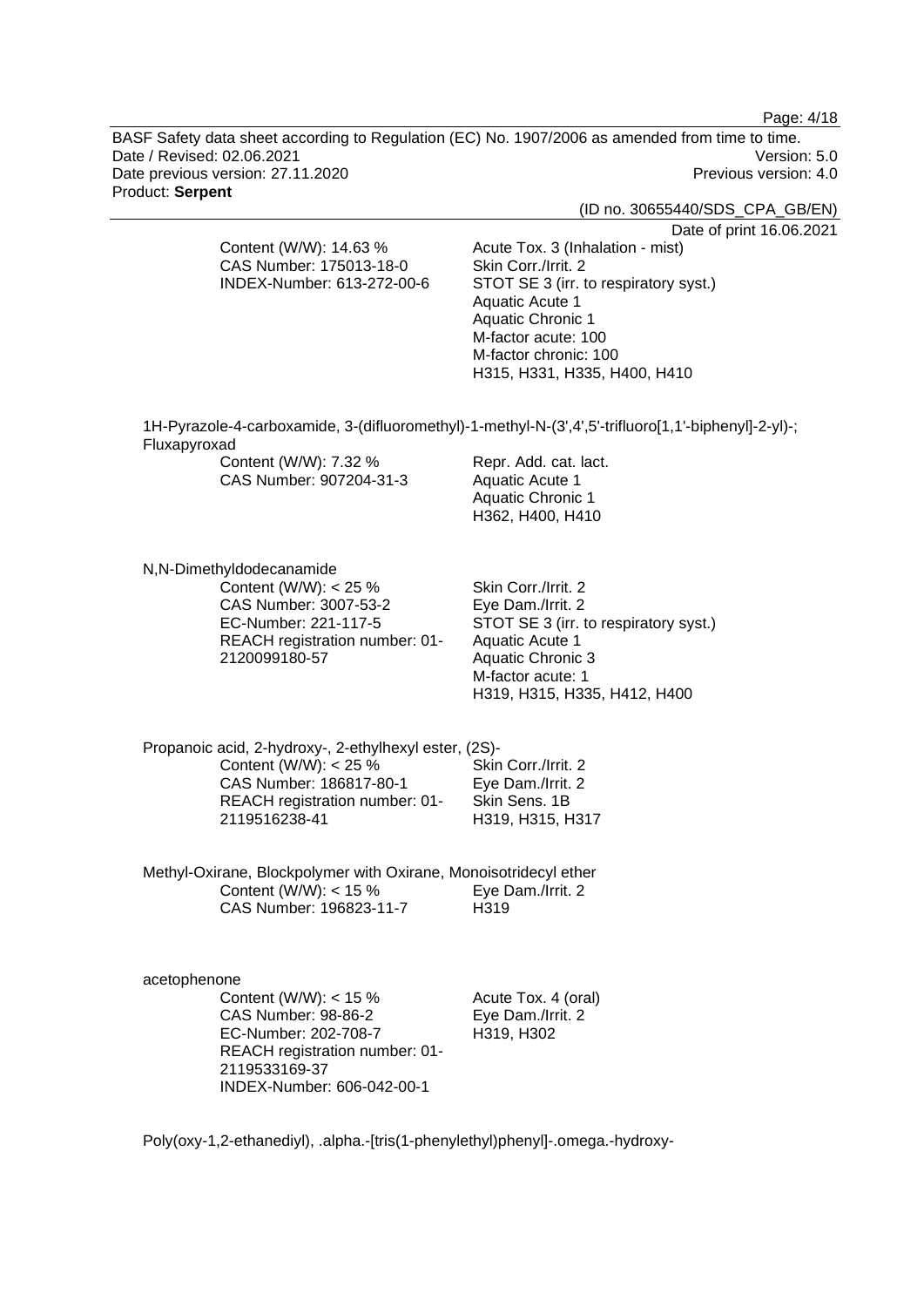Page: 5/18

BASF Safety data sheet according to Regulation (EC) No. 1907/2006 as amended from time to time. Date / Revised: 02.06.2021 Version: 5.0 Date previous version: 27.11.2020 **Previous version: 4.0** Previous version: 4.0 Product: **Serpent** 

(ID no. 30655440/SDS\_CPA\_GB/EN)

nt 16.06.2021

| Content (W/W): $<$ 10 %<br>CAS Number: 99734-09-5                                                                                                                                                       | Aquatic Chronic 3<br>H412                                                                                                        | Date of prin |
|---------------------------------------------------------------------------------------------------------------------------------------------------------------------------------------------------------|----------------------------------------------------------------------------------------------------------------------------------|--------------|
| Benzenesulfonic acid, mono-C11-13-branched alkyl derivs., calcium salts<br>Content (W/W): $<$ 10 %<br>CAS Number: 68953-96-8<br>EC-Number: 273-234-6<br>REACH registration number: 01-<br>2119964467-24 | Acute Tox. 4 (dermal)<br>Skin Corr./Irrit. 2<br>Eye Dam./Irrit. 1<br><b>Aquatic Chronic 2</b><br>H318, H315, H312, H411          |              |
| Solvent naphtha (petroleum), heavy arom.<br>Content (W/W): $<$ 5 %<br>CAS Number: 64742-94-5<br>EC-Number: 265-198-5<br>REACH registration number: 01-<br>2119510128-50<br>INDEX-Number: 649-424-00-3   | Asp. Tox. 1<br>Skin Corr./Irrit. 2<br>STOT SE 3 (drowsiness and dizziness)<br><b>Aquatic Chronic 2</b><br>H315, H304, H336, H411 |              |
| Alcohols, C11-14-iso-, C13-rich, ethoxylated<br>Content (W/W): $<$ 1 %<br>CAS Number: 78330-21-9                                                                                                        | Acute Tox. 4 (oral)<br>Eye Dam./Irrit. 1<br>Aquatic Acute 1<br><b>Aquatic Chronic 2</b><br>H318, H302, H411, H400                |              |

For the classifications not written out in full in this section, including the hazard classes and the hazard statements, the full text is listed in section 16.

## **SECTION 4: First-Aid Measures**

## **4.1. Description of first aid measures**

Show container, label and/or safety data sheet to physician.

First aid personnel should pay attention to their own safety. If the patient is likely to become unconscious, place and transport in stable sideways position (recovery position). Immediately remove contaminated clothing.

If inhaled: Keep patient calm, remove to fresh air, seek medical attention.

On skin contact: Wash thoroughly with soap and water

On contact with eyes: Wash affected eyes for at least 15 minutes under running water with eyelids held open.

#### On ingestion:

Immediately rinse mouth and then drink 200-300 ml of water, seek medical attention.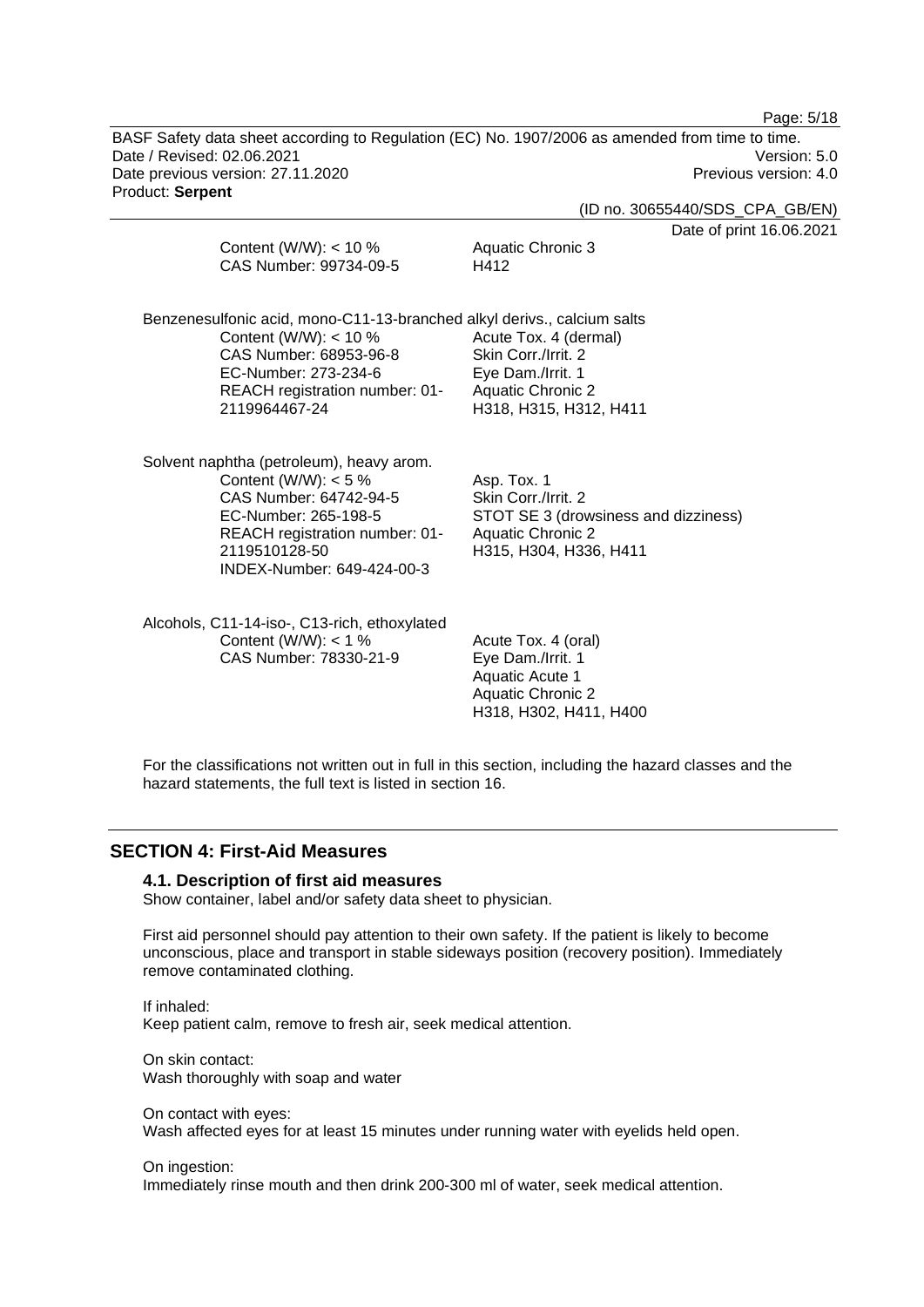Page: 6/18

BASF Safety data sheet according to Regulation (EC) No. 1907/2006 as amended from time to time. Date / Revised: 02.06.2021 Version: 5.0 Date previous version: 27.11.2020 **Previous version: 4.0** Previous version: 4.0 Product: **Serpent** 

(ID no. 30655440/SDS\_CPA\_GB/EN)

Date of print 16.06.2021

## **4.2. Most important symptoms and effects, both acute and delayed**

Symptoms: Information, i.e. additional information on symptoms and effects may be included in the GHS labeling phrases available in Section 2 and in the Toxicological assessments available in Section 11., (Further) symptoms and / or effects are not known so far

## **4.3. Indication of any immediate medical attention and special treatment needed**

Treatment: Treat according to symptoms (decontamination, vital functions), no known specific antidote.

## **SECTION 5: Fire-Fighting Measures**

#### **5.1. Extinguishing media**

Suitable extinguishing media: water spray, foam, dry powder, carbon dioxide

#### **5.2. Special hazards arising from the substance or mixture**

Endangering substances: carbon monoxide, Carbon dioxide, hydrogen chloride, hydrogen fluoride, nitrogen oxides, sulfur oxides, halogenated compounds

Advice: The substances/groups of substances mentioned can be released in case of fire.

## **5.3. Advice for fire-fighters**

Special protective equipment: Wear self-contained breathing apparatus and chemical-protective clothing.

Further information:

Keep containers cool by spraying with water if exposed to fire. In case of fire and/or explosion do not breathe fumes. Collect contaminated extinguishing water separately, do not allow to reach sewage or effluent systems. Dispose of fire debris and contaminated extinguishing water in accordance with official regulations.

## **SECTION 6: Accidental Release Measures**

## **6.1. Personal precautions, protective equipment and emergency procedures**

Do not breathe vapour/spray. Use personal protective clothing. Avoid contact with the skin, eyes and clothing.

## **6.2. Environmental precautions**

Do not discharge into the subsoil/soil. Do not discharge into drains/surface waters/groundwater.

Do not allow contamination of public drains or surface or ground waters. Inform local water plc if spillage enters drains and the Environment Agency (England & Wales), the Scottish Environmental Protection Agency (Scotland), or the Environment and Heritage Service (Northern Ireland) if it enters surface or ground waters. Keep people and animals away.

## **6.3. Methods and material for containment and cleaning up**

For small amounts: Pick up with suitable absorbent material (e.g. sand, sawdust, general-purpose binder, kieselguhr).

For large amounts: Dike spillage. Pump off product.

Dispose of absorbed material in accordance with regulations. Collect waste in suitable containers, which can be labeled and sealed. Clean contaminated floors and objects thoroughly with water and detergents, observing environmental regulations. Wear suitable protective equipment.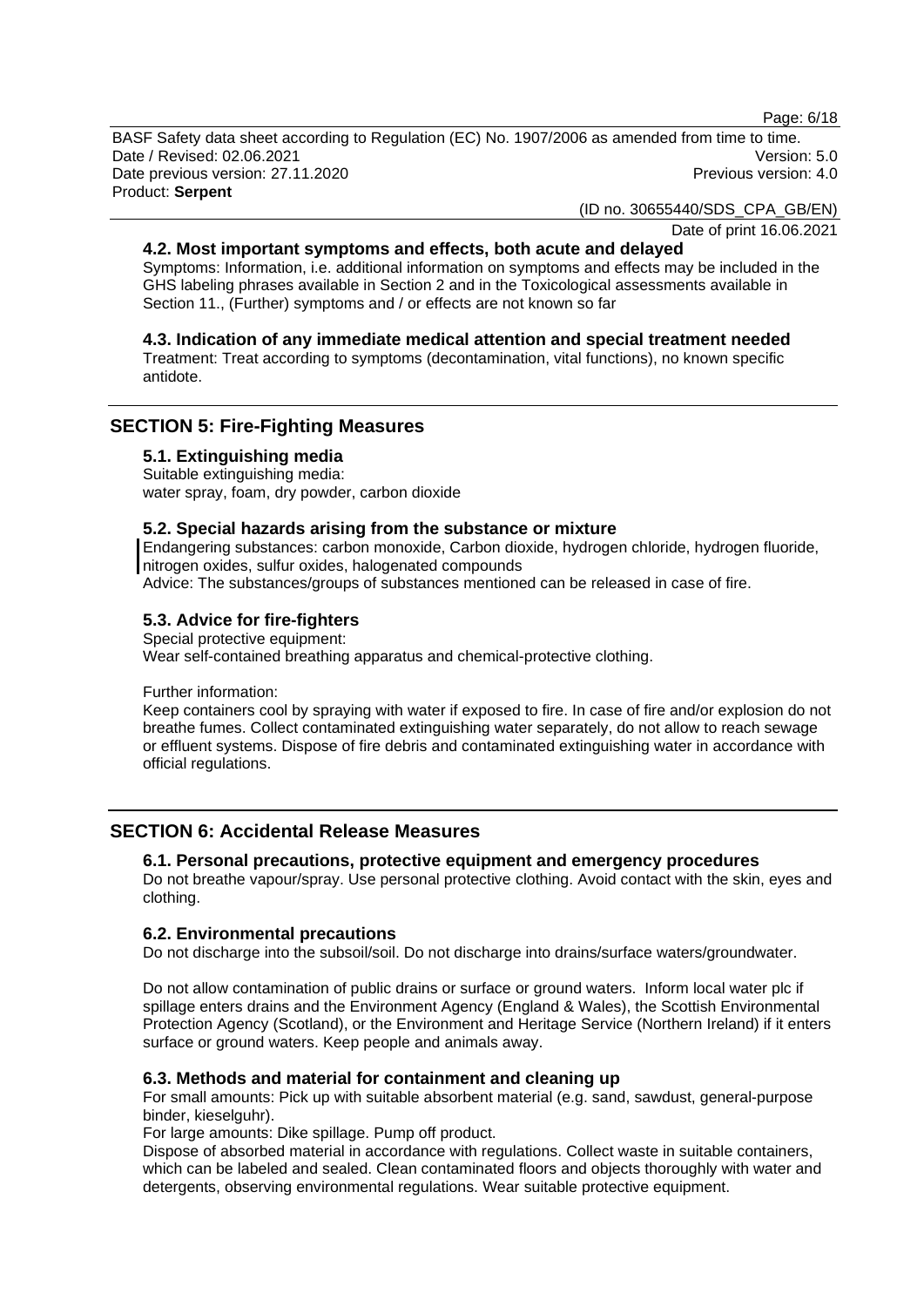Page: 7/18

BASF Safety data sheet according to Regulation (EC) No. 1907/2006 as amended from time to time. Date / Revised: 02.06.2021 Version: 5.0 Date previous version: 27.11.2020 **Previous version: 4.0** Previous version: 4.0 Product: **Serpent** 

(ID no. 30655440/SDS\_CPA\_GB/EN)

Date of print 16.06.2021

## **6.4. Reference to other sections**

Information regarding exposure controls/personal protection and disposal considerations can be found in section 8 and 13.

## **SECTION 7: Handling and Storage**

#### **7.1. Precautions for safe handling**

No special measures necessary if stored and handled correctly. Ensure thorough ventilation of stores and work areas. When using do not eat, drink or smoke. Hands and/or face should be washed before breaks and at the end of the shift.

Protection against fire and explosion:

Vapours may form ignitable mixture with air. Prevent electrostatic charge - sources of ignition should be kept well clear - fire extinguishers should be kept handy.

#### **7.2. Conditions for safe storage, including any incompatibilities**

Segregate from foods and animal feeds.

Further information on storage conditions: Keep away from heat. Protect from direct sunlight.

Protect from temperatures below: -10 °C

Changes in the properties of the product may occur if substance/product is stored below indicated temperature for extended periods of time.

Protect from temperatures above: 40 °C

Changes in the properties of the product may occur if substance/product is stored above indicated temperature for extended periods of time.

#### **7.3. Specific end use(s)**

For the relevant identified use(s) listed in Section 1 the advice mentioned in this section 7 is to be observed.

## **SECTION 8: Exposure Controls/Personal Protection**

#### **8.1. Control parameters**

Components with occupational exposure limits

No occupational exposure limits known.

Refer to the current edition of HSE Guidance Note EH40 Occupational Exposure Limits (United Kingdom). For normal use and handling refer to the product label/leaflet.

#### **8.2. Exposure controls**

#### Personal protective equipment

#### Respiratory protection:

Suitable respiratory protection for lower concentrations or short-term effect: Combination filter for gases/vapours of organic, inorganic, acid inorganic, alkaline compounds and toxic particles (e. g. EN 14387 Type ABEK-P3)

Hand protection: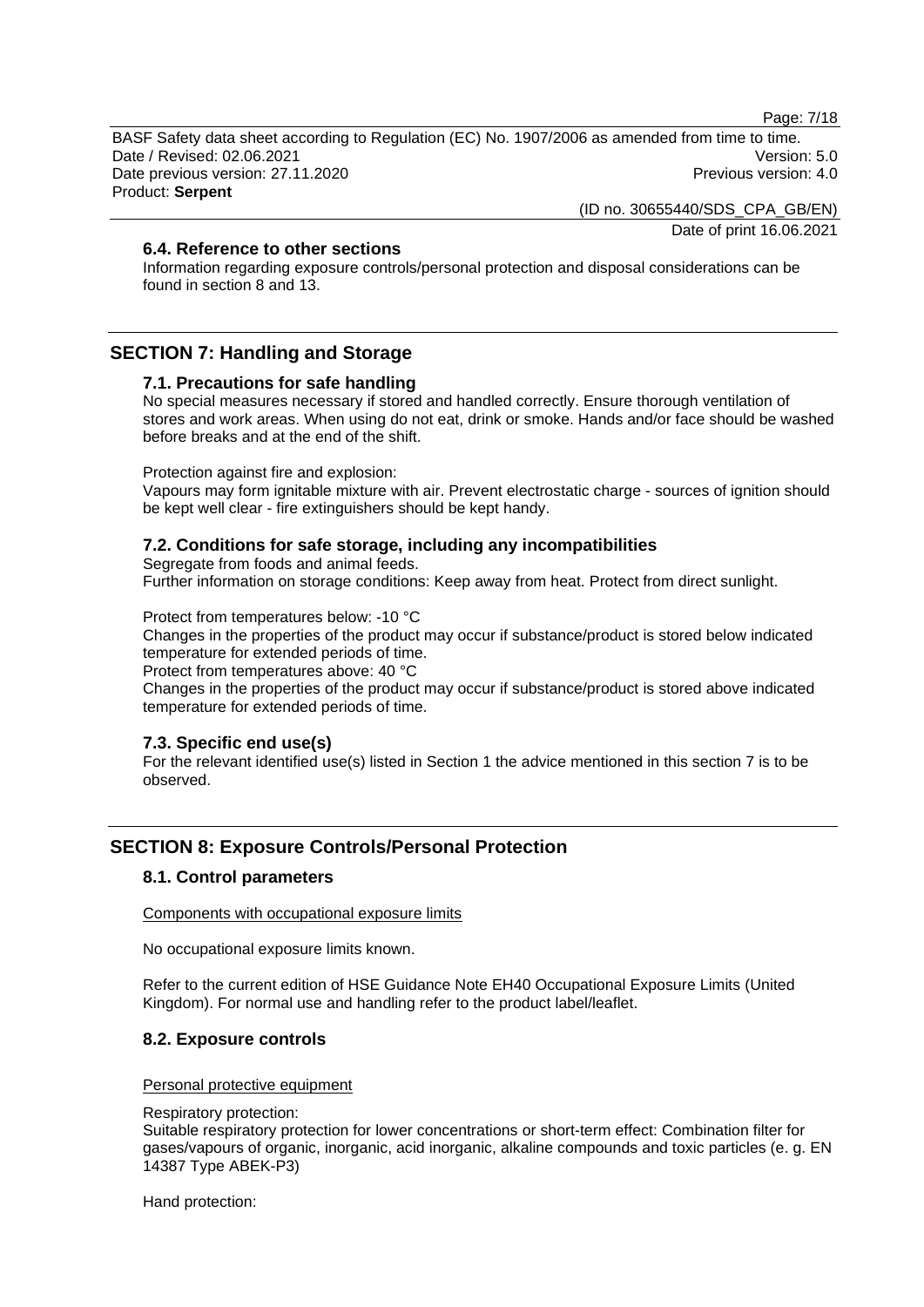Page: 8/18

BASF Safety data sheet according to Regulation (EC) No. 1907/2006 as amended from time to time. Date / Revised: 02.06.2021 Version: 5.0 Date previous version: 27.11.2020 **Previous version: 4.0** Previous version: 4.0 Product: **Serpent** 

(ID no. 30655440/SDS\_CPA\_GB/EN)

Date of print 16.06.2021

Suitable chemical resistant safety gloves (EN ISO 374-1) also with prolonged, direct contact (Recommended: Protective index 6, corresponding > 480 minutes of permeation time according to EN ISO 374-1): E.g. nitrile rubber (0.4 mm), chloroprene rubber (0.5 mm), butyl rubber (0.7 mm) etc.

Eye protection:

Safety glasses with side-shields (frame goggles) (e.g. EN 166)

Body protection:

Body protection must be chosen depending on activity and possible exposure, e.g. apron, protecting boots, chemical-protection suit (according to EN 14605 in case of splashes or EN ISO 13982 in case of dust).

#### General safety and hygiene measures

Wearing of closed work clothing is recommended. The statements on personal protective equipment in the instructions for use apply when handling crop-protection agents in final-consumer packing. Store work clothing separately. Keep away from food, drink and animal feeding stuffs.

## **SECTION 9: Physical and Chemical Properties**

#### Form: liquid Colour: yellow Odour: strong, sweetish Odour threshold: Not determined since harmful by inhalation. pH value: approx. 5 - 7  $(1 \frac{9}{6}$ (m), 20 °C) crystallization temperature: approx. < -20 °C boiling temperature: approx. 202 °C Information applies to the solvent. Flash point: 99 °C Evaporation rate: not applicable Flammability: No dangerous quantities of flammable gases will be produced by contact with water. Lower explosion limit: As a result of our experience with this product and our knowledge of its composition we do not expect any hazard as long as the product is used appropriately and in accordance with the intended use. Upper explosion limit: As a result of our experience with this product and our knowledge of its composition we do not expect any hazard as long as the product is used appropriately and in accordance with the intended use. Ignition temperature: 351 °C

## **9.1. Information on basic physical and chemical properties**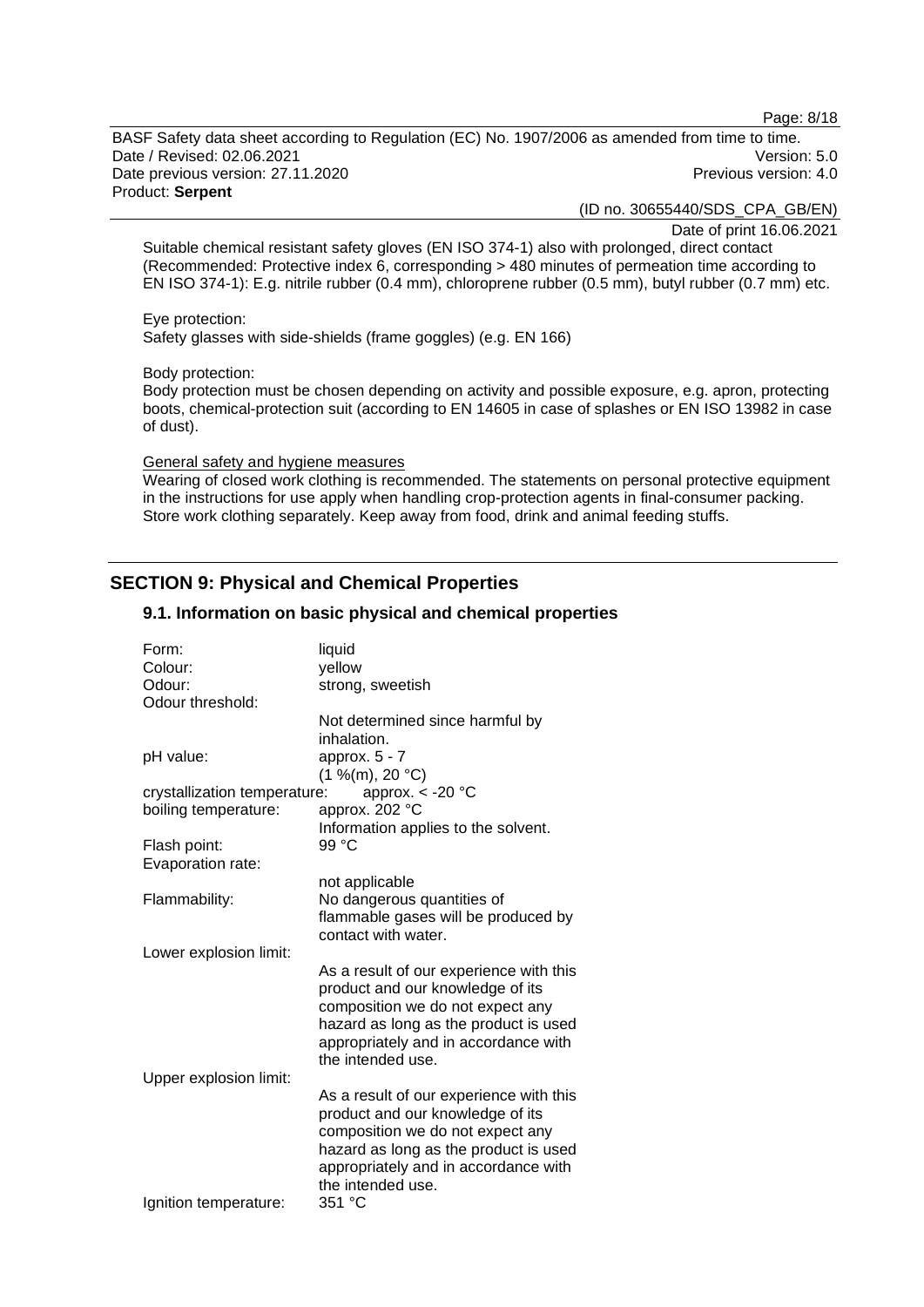Page: 9/18

BASF Safety data sheet according to Regulation (EC) No. 1907/2006 as amended from time to time. Date / Revised: 02.06.2021 Version: 5.0 Date previous version: 27.11.2020 **Previous version: 4.0** Previous version: 4.0 Product: **Serpent** 

(ID no. 30655440/SDS\_CPA\_GB/EN)

Date of print 16.06.2021

| Vapour pressure:                                    | approx. 0.02 hPa<br>(20 °C)                                                                       |  |
|-----------------------------------------------------|---------------------------------------------------------------------------------------------------|--|
|                                                     | Information applies to the solvent.                                                               |  |
| Density:                                            | approx. 1.03 g/cm3                                                                                |  |
|                                                     | (20 °C)                                                                                           |  |
| Relative vapour density (air):                      |                                                                                                   |  |
|                                                     | not applicable                                                                                    |  |
| Solubility in water:                                | emulsifiable                                                                                      |  |
| Partitioning coefficient n-octanol/water (log Kow): |                                                                                                   |  |
|                                                     | not applicable                                                                                    |  |
|                                                     | Thermal decomposition: 140 °C, 90 kJ/kg, (DSC (DIN 51007))                                        |  |
|                                                     | (onset temperature)                                                                               |  |
|                                                     | Not a substance liable to self-decomposition according to UN transport<br>regulations, class 4.1. |  |
| Viscosity, dynamic:                                 | approx. 14 mPa.s                                                                                  |  |
|                                                     | (40 °C, 10 1/s)                                                                                   |  |
| Explosion hazard:                                   | not explosive                                                                                     |  |
| Fire promoting properties:                          | not fire-propagating                                                                              |  |

## **9.2. Other information**

| SADT: | $>75\,^{\circ}\mathrm{C}$                                    |
|-------|--------------------------------------------------------------|
|       | Heat accumulation / Dewar 500 ml (SADT, UN-Test H.4, 28.4.4) |

## **SECTION 10: Stability and Reactivity**

#### **10.1. Reactivity**

No hazardous reactions if stored and handled as prescribed/indicated.

#### **10.2. Chemical stability**

The product is stable if stored and handled as prescribed/indicated.

#### **10.3. Possibility of hazardous reactions**

No hazardous reactions if stored and handled as prescribed/indicated.

#### **10.4. Conditions to avoid**

See SDS section 7 - Handling and storage.

## **10.5. Incompatible materials**

Substances to avoid: strong acids, strong bases, strong oxidizing agents

#### **10.6. Hazardous decomposition products**

Hazardous decomposition products: No hazardous decomposition products if stored and handled as prescribed/indicated.

## **SECTION 11: Toxicological Information**

## **11.1. Information on toxicological effects**

Acute toxicity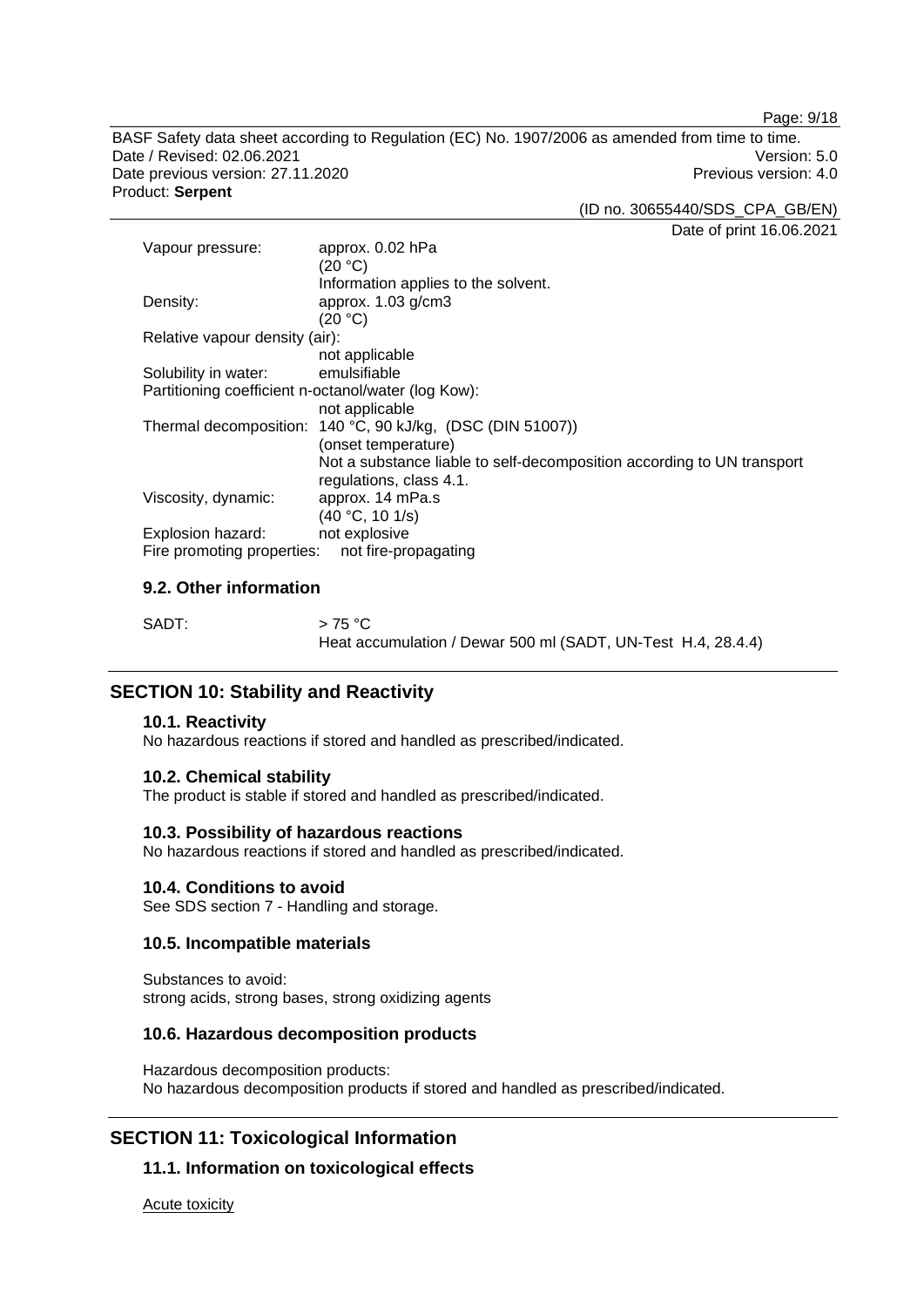Page: 10/18

BASF Safety data sheet according to Regulation (EC) No. 1907/2006 as amended from time to time. Date / Revised: 02.06.2021 Version: 5.0 Date previous version: 27.11.2020 **Previous version: 4.0** Previous version: 4.0 Product: **Serpent** 

> (ID no. 30655440/SDS\_CPA\_GB/EN) Date of print 16.06.2021

Assessment of acute toxicity:

Of moderate toxicity after single ingestion. Of moderate toxicity after short-term inhalation. Virtually nontoxic after a single skin contact. The product has not been tested. The statement has been derived from substances/products of a similar structure or composition.

Experimental/calculated data: LD50 rat (oral): > 500 - < 2,000 mg/kg (OECD Guideline 423)

LC50 rat (by inhalation):  $> 2.3 - 4.8$  mg/l 4 h An aerosol was tested.

LD50 rat (dermal): > 5,000 mg/kg (OECD Guideline 402) No mortality was observed.

#### **Irritation**

Assessment of irritating effects:

Not irritating to the eyes. Not irritating to the skin. The product has not been tested. The statement has been derived from substances/products of a similar structure or composition.

Experimental/calculated data: Skin corrosion/irritation rabbit: non-irritant (OECD Guideline 404)

Serious eye damage/irritation rabbit: non-irritant (OECD Guideline 405)

#### Respiratory/Skin sensitization

Assessment of sensitization:

There is no evidence of a skin-sensitizing potential. The product has not been tested. The statement has been derived from substances/products of a similar structure or composition.

Experimental/calculated data: Mouse Local Lymph Node Assay (LLNA) mouse: Non-sensitizing. (OECD Guideline 429)

#### Germ cell mutagenicity

Assessment of mutagenicity: Mutagenicity tests revealed no genotoxic potential. The product has not been tested. The statement has been derived from the properties of the individual components.

#### **Carcinogenicity**

Assessment of carcinogenicity: The product has not been tested. The statement has been derived from the properties of the individual components.

*Information on: 1H-Pyrazole-4-carboxamide, 3-(difluoromethyl)-1-methyl-N-(3',4',5'-trifluoro[1,1' biphenyl]-2-yl)-; Fluxapyroxad Assessment of carcinogenicity:* 

*Indication of possible carcinogenic effect in animal tests. The effect is caused by an animal specific mechanism that has no human counter part.*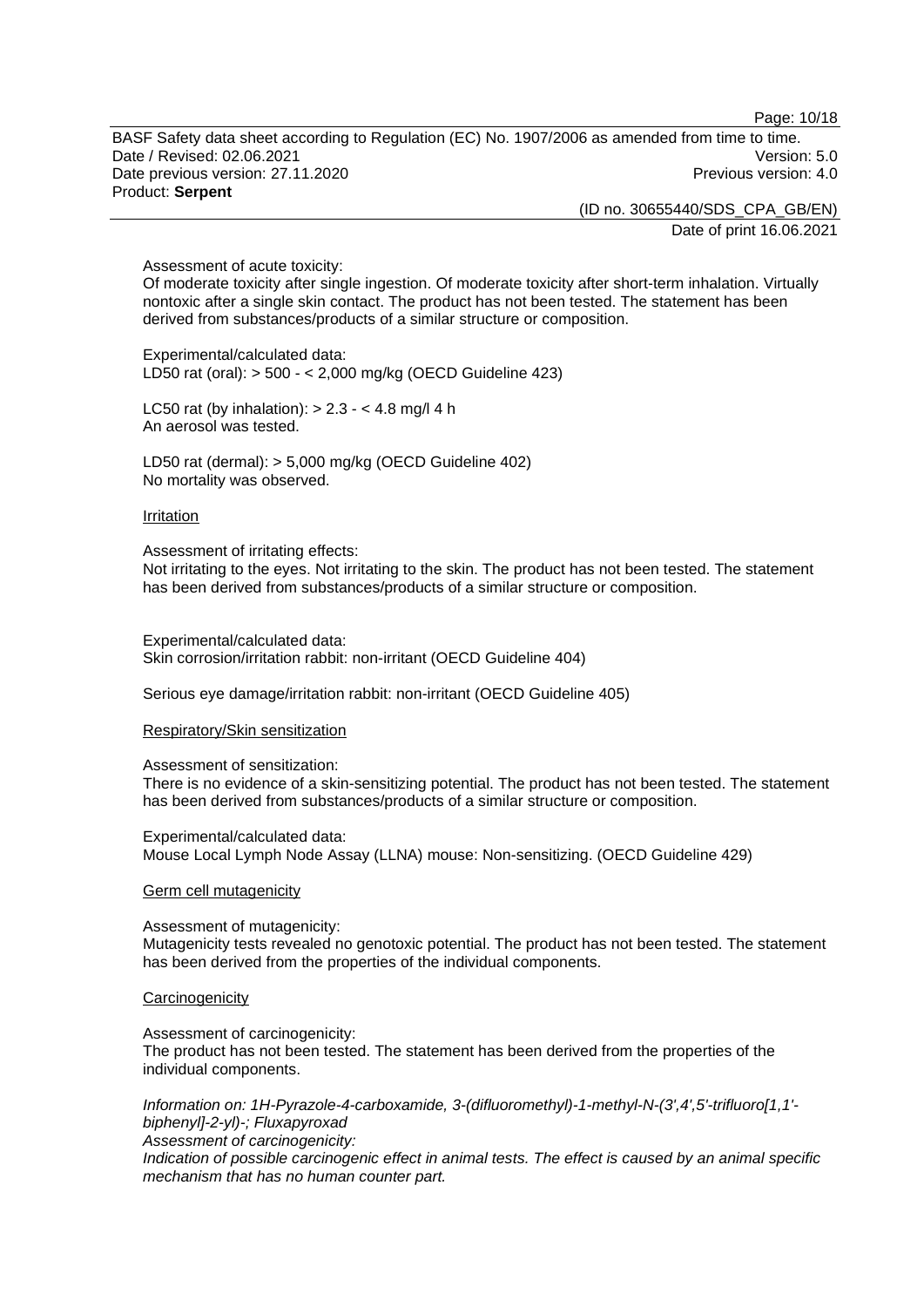Page: 11/18

BASF Safety data sheet according to Regulation (EC) No. 1907/2006 as amended from time to time. Date / Revised: 02.06.2021 Version: 5.0 Date previous version: 27.11.2020 **Previous version: 4.0** Previous version: 4.0 Product: **Serpent** 

(ID no. 30655440/SDS\_CPA\_GB/EN)

Date of print 16.06.2021

*Information on: Solvent naphtha (petroleum), heavy arom. Assessment of carcinogenicity: Long-term exposure to highly irritating concentrations resulted in skin tumors in animals. A carcinogenic effect in humans can be excluded after brief skin contact. The product has not been tested. The statement has been derived from substances/products of a similar structure or composition.*  ----------------------------------

#### Reproductive toxicity

Assessment of reproduction toxicity: The product has not been tested. The statement has been derived from the properties of the individual components.

*Information on: 1H-Pyrazole-4-carboxamide, 3-(difluoromethyl)-1-methyl-N-(3',4',5'-trifluoro[1,1' biphenyl]-2-yl)-; Fluxapyroxad Assessment of reproduction toxicity: The results of animal studies gave no indication of a fertility impairing effect.*  ----------------------------------

#### Developmental toxicity

Assessment of teratogenicity:

The product has not been tested. The statement has been derived from the properties of the individual components.

## *Information on: N,N-Dimethyldodecanamide*

*Assessment of teratogenicity: The substance did not cause malformations in animal studies; however, toxicity to development was observed at high doses that were toxic to the parental animals. The product has not been tested. The statement has been derived from substances/products of a similar structure or composition.*  ----------------------------------

Specific target organ toxicity (single exposure)

Assessment of STOT single: Causes temporary irritation of the respiratory tract.

Remarks: The product has not been tested. The statement has been derived from the properties of the individual components.

Repeated dose toxicity and Specific target organ toxicity (repeated exposure)

Assessment of repeated dose toxicity:

The product has not been tested. The statement has been derived from the properties of the individual components.

*Information on: 1H-Pyrazole-4-carboxamide, 3-(difluoromethyl)-1-methyl-N-(3',4',5'-trifluoro[1,1' biphenyl]-2-yl)-; Fluxapyroxad Assessment of repeated dose toxicity: Adaptive effects were observed after repeated exposure in animal studies.* 

*Information on: pyraclostrobin (ISO); methyl N-{2-[1-(4-chlorophenyl)-1H-pyrazol-3 yloxymethyl]phenyl}(N-methoxy)carbamate*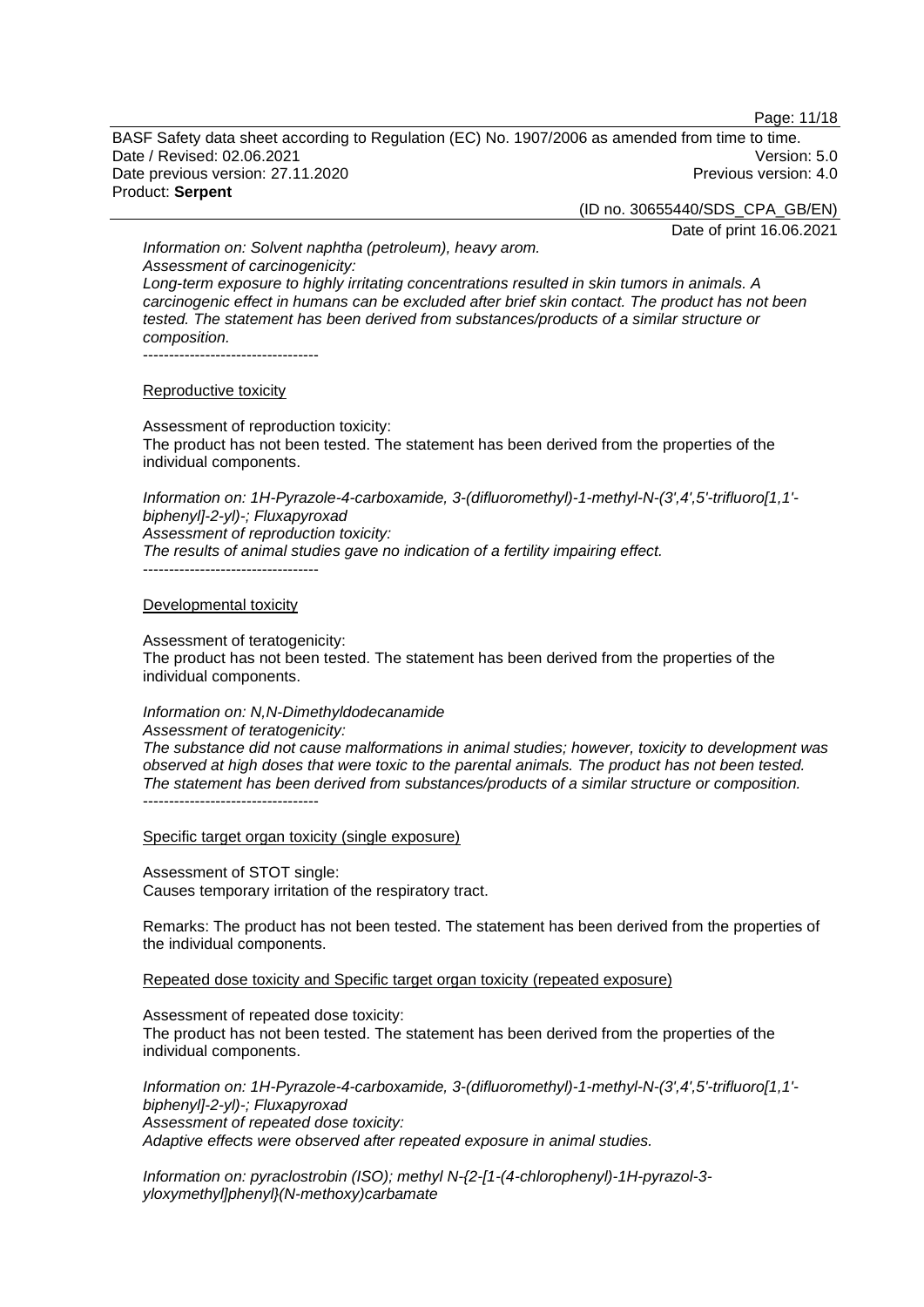Page: 12/18

BASF Safety data sheet according to Regulation (EC) No. 1907/2006 as amended from time to time. Date / Revised: 02.06.2021 Version: 5.0 Date previous version: 27.11.2020 **Previous version: 4.0** Previous version: 4.0 Product: **Serpent** 

(ID no. 30655440/SDS\_CPA\_GB/EN)

Date of print 16.06.2021

*Assessment of repeated dose toxicity: After repeated exposure the prominent effect is local irritation. The substance may cause damage to the olfactory epithelium after repeated inhalation.* 

*Information on: Propanoic acid, 2-hydroxy-, 2-ethylhexyl ester, (2S)- Assessment of repeated dose toxicity: After repeated exposure the prominent effect is local irritation.* 

*Information on: N,N-Dimethyldodecanamide Assessment of repeated dose toxicity: After repeated exposure the prominent effect is local irritation. The product has not been tested. The statement has been derived from substances/products of a similar structure or composition.* 

*Information on: Benzenesulfonic acid, mono-C11-13-branched alkyl derivs., calcium salts Assessment of repeated dose toxicity:* 

*The product has not been tested. The statement has been derived from substances/products of a similar structure or composition. The substance may cause damage to the kidney after repeated ingestion of high doses, as shown in animal studies.*  ----------------------------------

#### Aspiration hazard

No aspiration hazard expected.

The product has not been tested. The statement has been derived from the properties of the individual components.

#### Other relevant toxicity information

Misuse can be harmful to health.

## **SECTION 12: Ecological Information**

## **12.1. Toxicity**

Assessment of aquatic toxicity: Very toxic to aquatic life with long lasting effects.

Toxicity to fish: LC50 (96 h) 0.046 mg/l, Oncorhynchus mykiss (Directive 92/69/EEC, C.1)

Aquatic invertebrates:

EC50 (48 h) 0.307 mg/l, Daphnia magna (Screening (style of OECD 202), static) The product has not been tested. The statement has been derived from substances/products of a similar structure or composition.

Aquatic plants: EC50 (72 h) 3.67 mg/l (growth rate), Pseudokirchneriella subcapitata (Guideline 92/69/EEC, C.3, static)

The product has not been tested. The statement has been derived from substances/products of a similar structure or composition.

EC10 (72 h) 1.69 mg/l, Pseudokirchneriella subcapitata (OECD Guideline 201)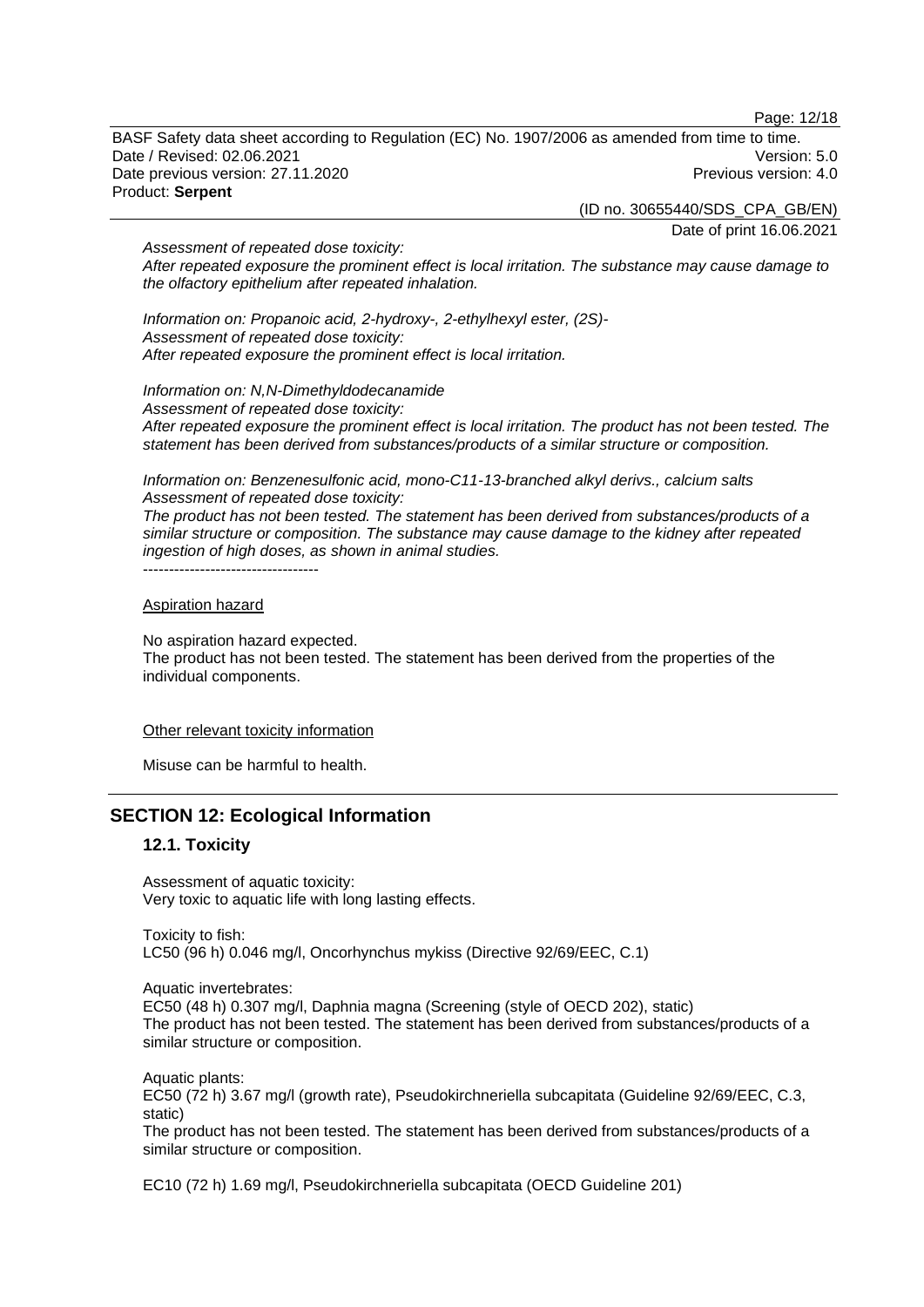Page: 13/18

BASF Safety data sheet according to Regulation (EC) No. 1907/2006 as amended from time to time. Date / Revised: 02.06.2021 Version: 5.0 Date previous version: 27.11.2020 **Previous version: 4.0** Previous version: 4.0 Product: **Serpent** 

(ID no. 30655440/SDS\_CPA\_GB/EN)

Date of print 16.06.2021

The product has not been tested. The statement has been derived from substances/products of a similar structure or composition.

*Information on: pyraclostrobin (ISO); methyl N-{2-[1-(4-chlorophenyl)-1H-pyrazol-3 yloxymethyl]phenyl}(N-methoxy)carbamate Chronic toxicity to fish: No observed effect concentration (98 d) approx. 0.00235 mg/l, Oncorhynchus mykiss (OECD Guideline 210, Flow through.)*   $-$ 

*Information on: pyraclostrobin (ISO); methyl N-{2-[1-(4-chlorophenyl)-1H-pyrazol-3 yloxymethyl]phenyl}(N-methoxy)carbamate Chronic toxicity to aquatic invertebrates: No observed effect concentration (21 d) 0.004 mg/l, Daphnia magna (OECD Guideline 202, part 2, semistatic) The details of the toxic effect relate to the nominal concentration.* 

*No observed effect concentration (28 d) 0.00128 mg/l, Mysidopsis bahia (OPP 72-4 (EPA-Guideline), Flow through.) The statement of the toxic effect relates to the analytically determined concentration.*   $-$ 

#### **12.2. Persistence and degradability**

Assessment biodegradation and elimination (H2O): The product has not been tested. The statement has been derived from the properties of the individual components.

*Information on: 1H-Pyrazole-4-carboxamide, 3-(difluoromethyl)-1-methyl-N-(3',4',5'-trifluoro[1,1' biphenyl]-2-yl)-; Fluxapyroxad Assessment biodegradation and elimination (H2O): Not readily biodegradable (by OECD criteria).* 

*Information on: pyraclostrobin (ISO); methyl N-{2-[1-(4-chlorophenyl)-1H-pyrazol-3 yloxymethyl]phenyl}(N-methoxy)carbamate Assessment biodegradation and elimination (H2O): Not readily biodegradable (by OECD criteria).*  ----------------------------------

#### **12.3. Bioaccumulative potential**

Assessment bioaccumulation potential: The product has not been tested. The statement has been derived from the properties of the individual components.

*Information on: 1H-Pyrazole-4-carboxamide, 3-(difluoromethyl)-1-methyl-N-(3',4',5'-trifluoro[1,1' biphenyl]-2-yl)-; Fluxapyroxad Bioaccumulation potential:* 

*Bioconcentration factor (BCF): 36 - 37 (28 d), Lepomis macrochirus (OECD-Guideline 305) Does not accumulate in organisms.*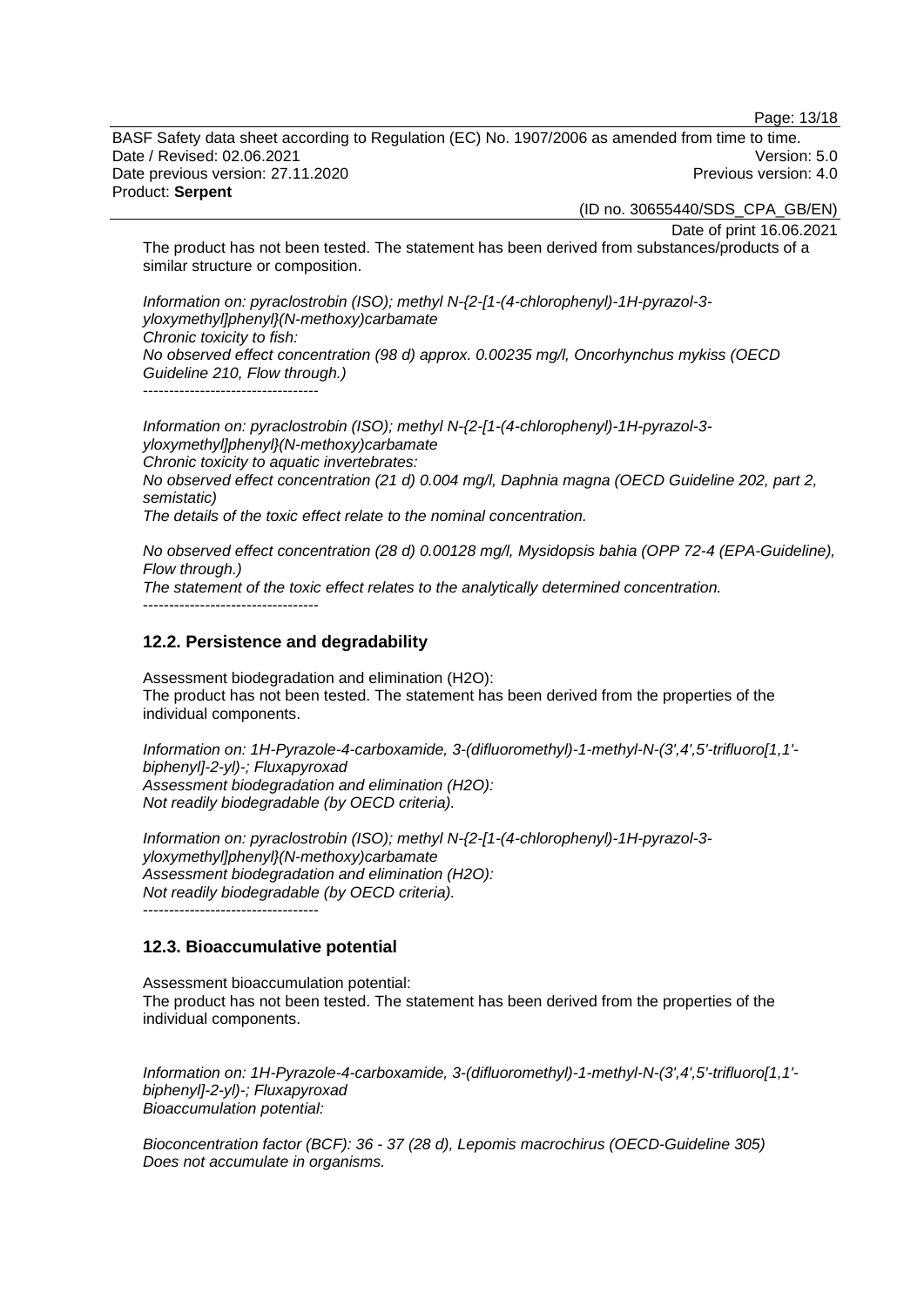Page: 14/18

BASF Safety data sheet according to Regulation (EC) No. 1907/2006 as amended from time to time. Date / Revised: 02.06.2021 Version: 5.0 Date previous version: 27.11.2020 **Previous version: 4.0** Previous version: 4.0 Product: **Serpent** 

(ID no. 30655440/SDS\_CPA\_GB/EN)

Date of print 16.06.2021

*Information on: pyraclostrobin (ISO); methyl N-{2-[1-(4-chlorophenyl)-1H-pyrazol-3 yloxymethyl]phenyl}(N-methoxy)carbamate Bioaccumulation potential:* 

*Bioconcentration factor (BCF): 379 - 507, Oncorhynchus mykiss (OECD-Guideline 305) Accumulation in organisms is not to be expected.*  ----------------------------------

## **12.4. Mobility in soil**

Assessment transport between environmental compartments: Adsorption in soil: The product has not been tested. The statement has been derived from the properties of the individual components.

*Information on: 1H-Pyrazole-4-carboxamide, 3-(difluoromethyl)-1-methyl-N-(3',4',5'-trifluoro[1,1' biphenyl]-2-yl)-; Fluxapyroxad* 

*Assessment transport between environmental compartments: Adsorption in soil: Following exposure to soil, adsorption to solid soil particles is probable, therefore contamination of groundwater is not expected.*

*Information on: pyraclostrobin (ISO); methyl N-{2-[1-(4-chlorophenyl)-1H-pyrazol-3 yloxymethyl]phenyl}(N-methoxy)carbamate Assessment transport between environmental compartments: Adsorption in soil: Following exposure to soil, adsorption to solid soil particles is probable, therefore contamination of groundwater is not expected.*

----------------------------------

## **12.5. Results of PBT and vPvB assessment**

The product does not contain a substance fulfilling the PBT (persistent/bioaccumulative/toxic) criteria or the vPvB (very persistent/very bioaccumulative) criteria.

## **12.6. Other adverse effects**

The product does not contain substances that are listed in Regulation (EC) 1005/2009 on substances that deplete the ozone layer.

## **12.7. Additional information**

Other ecotoxicological advice: Do not discharge product into the environment without control.

## **SECTION 13: Disposal Considerations**

## **13.1. Waste treatment methods**

Must be disposed of or incinerated in accordance with local regulations.

The UK Environmental Protection (Duty of Care) Regulations (EP) and amendments should be noted (United Kingdom).

This product and any uncleaned containers must be disposed of as hazardous waste in accordance with the 2005 Hazardous Waste Regulations and amendments (United Kingdom)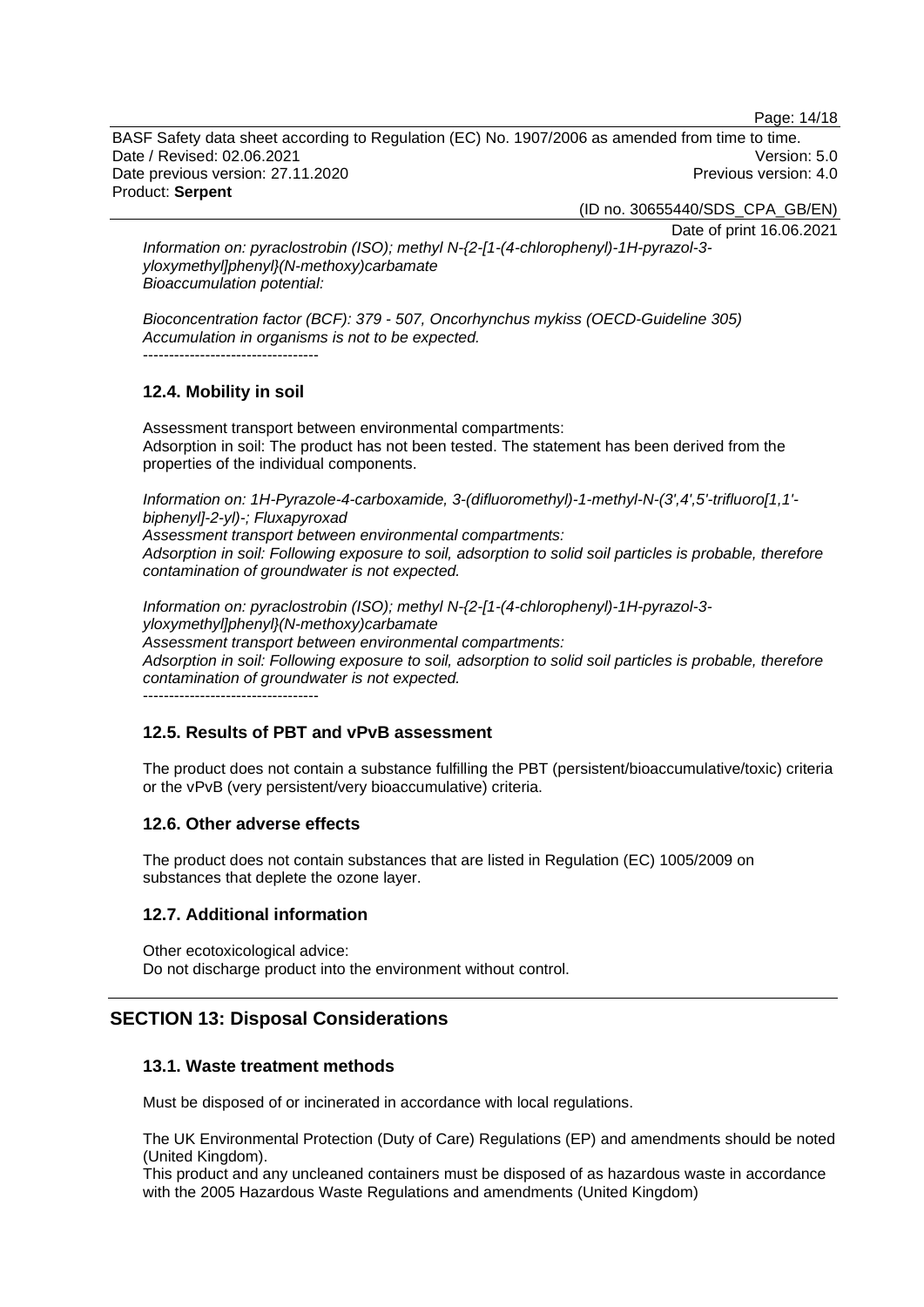Page: 15/18

BASF Safety data sheet according to Regulation (EC) No. 1907/2006 as amended from time to time. Date / Revised: 02.06.2021 Version: 5.0 Date previous version: 27.11.2020 Previous version: 4.0 Product: **Serpent** 

(ID no. 30655440/SDS\_CPA\_GB/EN)

Date of print 16.06.2021

Contaminated packaging:

Contaminated packaging should be emptied as far as possible and disposed of in the same manner as the substance/product.

## **SECTION 14: Transport Information**

## **Land transport**

#### ADR

| UN number<br>UN proper shipping name:<br>Transport hazard class(es):<br>Packing group:<br>Environmental hazards:<br>Special precautions for<br>user: | <b>UN3082</b><br>ENVIRONMENTALLY HAZARDOUS SUBSTANCE, LIQUID,<br>N.O.S. (contains PYRACLOSTROBIN, SOLVENT NAPHTHA)<br>9, EHSM<br>$\mathbf{III}$<br>yes<br>None known |
|------------------------------------------------------------------------------------------------------------------------------------------------------|----------------------------------------------------------------------------------------------------------------------------------------------------------------------|
| <b>RID</b>                                                                                                                                           |                                                                                                                                                                      |
| UN number<br>UN proper shipping name:                                                                                                                | <b>UN3082</b><br>ENVIRONMENTALLY HAZARDOUS SUBSTANCE, LIQUID,<br>N.O.S. (contains PYRACLOSTROBIN, SOLVENT NAPHTHA)                                                   |
| Transport hazard class(es):<br>Packing group:<br>Environmental hazards:<br>Special precautions for<br>user:                                          | 9, EHSM<br>$\mathbf{III}$<br>ves<br>None known                                                                                                                       |
| Inland waterway transport<br><b>ADN</b>                                                                                                              |                                                                                                                                                                      |
| UN number                                                                                                                                            | <b>UN3082</b>                                                                                                                                                        |
| UN proper shipping name:                                                                                                                             | ENVIRONMENTALLY HAZARDOUS SUBSTANCE, LIQUID,<br>N.O.S. (contains PYRACLOSTROBIN, SOLVENT NAPHTHA)                                                                    |
| Transport hazard class(es):<br>Packing group:<br>Environmental hazards:<br>Special precautions for<br>user:                                          | 9, EHSM<br>$\mathbf{III}$<br>ves<br>None known                                                                                                                       |
|                                                                                                                                                      |                                                                                                                                                                      |

Transport in inland waterway vessel Not evaluated

#### **Sea transport**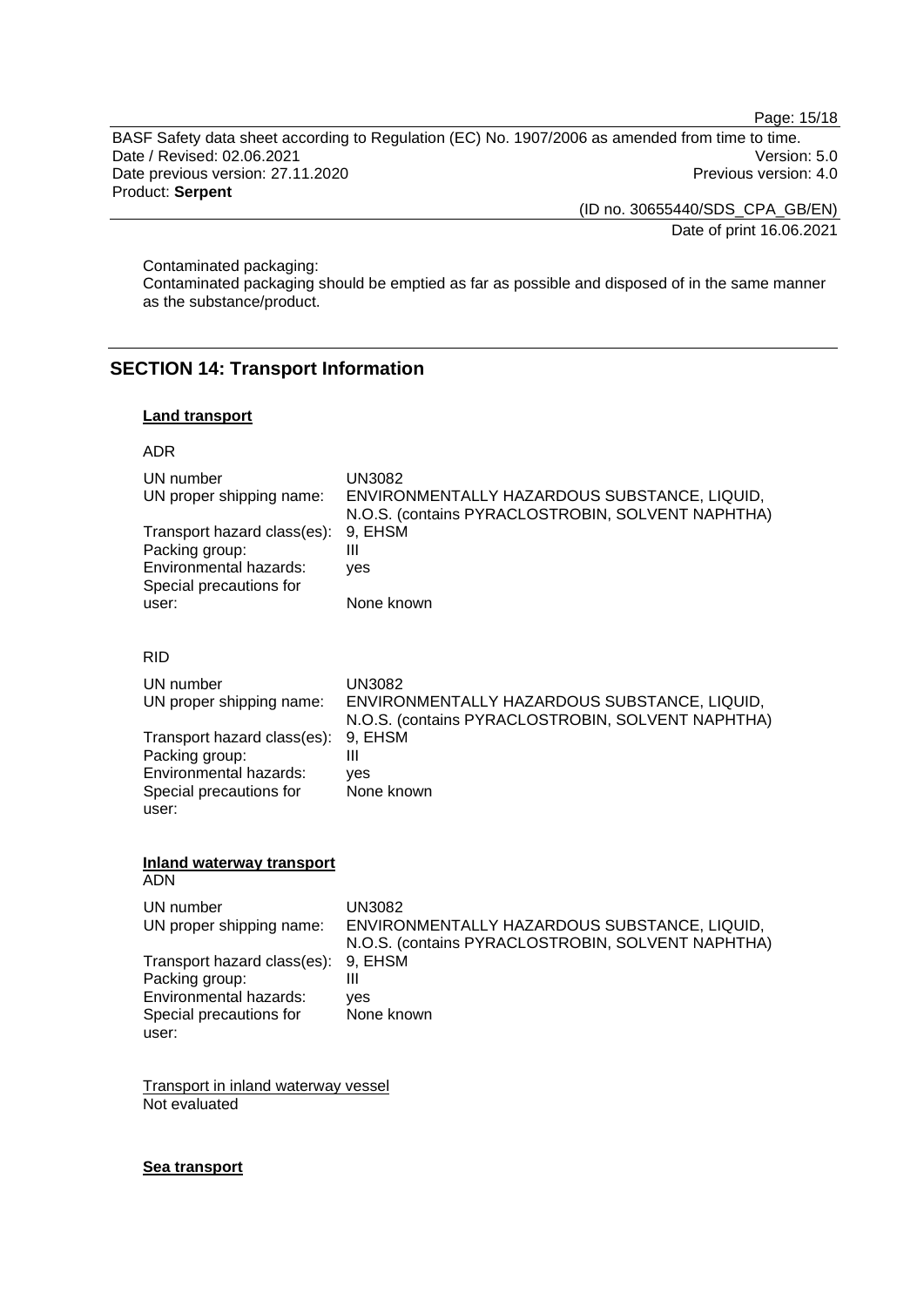Page: 16/18

BASF Safety data sheet according to Regulation (EC) No. 1907/2006 as amended from time to time. Date / Revised: 02.06.2021 Version: 5.0 Date previous version: 27.11.2020 **Previous version: 4.0** Previous version: 4.0 Product: **Serpent** 

(ID no. 30655440/SDS\_CPA\_GB/EN)

Date of print 16.06.2021

#### IMDG

UN number: UN 3082 UN proper shipping name: ENVIRONMENTALLY HAZARDOUS SUBSTANCE, LIQUID, N.O.S. (contains PYRACLOSTROBIN, SOLVENT NAPHTHA) Transport hazard class(es): 9, EHSM Packing group: III Environmental hazards: yes Marine pollutant: YES Special precautions for user: None known

## **Air transport**

#### IATA/ICAO

| UN number:<br>UN proper shipping name: | UN 3082<br>ENVIRONMENTALLY HAZARDOUS SUBSTANCE, LIQUID,<br>N.O.S. (contains PYRACLOSTROBIN, SOLVENT NAPHTHA) |
|----------------------------------------|--------------------------------------------------------------------------------------------------------------|
| Transport hazard class(es): 9, EHSM    |                                                                                                              |
| Packing group:                         | Ш                                                                                                            |
| Environmental hazards:                 | ves                                                                                                          |
| Special precautions for                | None known                                                                                                   |
| user:                                  |                                                                                                              |

## **14.1. UN number**

See corresponding entries for "UN number" for the respective regulations in the tables above.

## **14.2. UN proper shipping name**

See corresponding entries for "UN proper shipping name" for the respective regulations in the tables above.

## **14.3. Transport hazard class(es)**

See corresponding entries for "Transport hazard class(es)" for the respective regulations in the tables above.

## **14.4. Packing group**

See corresponding entries for "Packing group" for the respective regulations in the tables above.

## **14.5. Environmental hazards**

See corresponding entries for "Environmental hazards" for the respective regulations in the tables above.

## **14.6. Special precautions for user**

See corresponding entries for "Special precautions for user" for the respective regulations in the tables above.

## **14.7. Transport in bulk according to Annex II of MARPOL and the IBC Code**

| Regulation:        | Not evaluated |
|--------------------|---------------|
| Shipment approved: | Not evaluated |
| Pollution name:    | Not evaluated |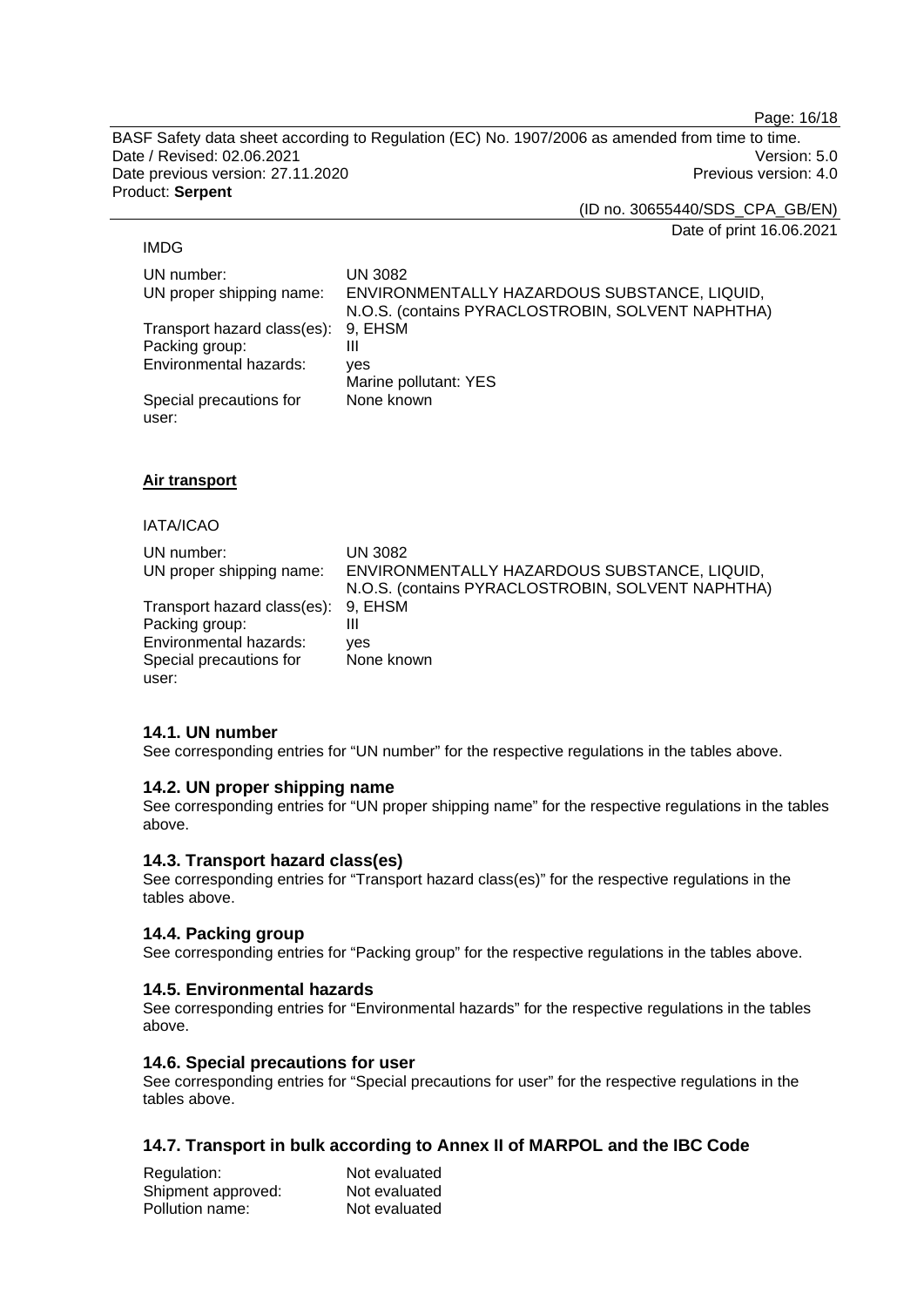Page: 17/18

BASF Safety data sheet according to Regulation (EC) No. 1907/2006 as amended from time to time. Date / Revised: 02.06.2021 Version: 5.0 Date previous version: 27.11.2020 **Previous version: 4.0** Previous version: 4.0 Product: **Serpent** 

(ID no. 30655440/SDS\_CPA\_GB/EN)

Date of print 16.06.2021

Pollution category: Not evaluated Ship Type: Not evaluated

#### **Further information**

Product may be shipped as non-hazardous in suitable packages containing a net quantity of 5 L or less under the provisions of various regulatory agencies: ADR, RID, ADN: Special Provision 375; IMDG: 2.10.2.7; IATA: A197; TDG: Special Provision 99(2); 49CFR: §171.4 (c) (2) and also the Special Provision 375 in Appendix B which is regulated in China "Regulations Concerning Road Transportation of Dangerous Goods Part 3 Part 3: Index of dangerous goods name and transportation requirements" (JT/T 617.3)

This product is subject to the most recent edition of "The Carriage of Dangerous Goods and Use of Transportable Pressure Equipment Regulations" and their amendments (United Kingdom).

## **SECTION 15: Regulatory Information**

## **15.1. Safety, health and environmental regulations/legislation specific for the substance or mixture**

Prohibitions, Restrictions and Authorizations

Annex XVII of Regulation (EC) No 1907/2006: Number on List: 3

Restrictions of Regulation (EC) No 1907/2006, Annex XVII, do not apply for the intended use(s) of the product given in this SDS.

Directive 2012/18/EU - Control of Major Accident Hazards involving dangerous substances (EU): List entry in regulation: E1

This product is classified under the European CLP Regulation.

The data should be considered when making any assessment under the Control of Substances Hazardous to Health Regulations (COSHH), and related guidance, for example, 'COSHH Essentials' (United Kingdom).

This product may be subject to the Control of Major Accident Hazards Regulations (COMAH), and amendments if specific threshold tonnages are exceeded (United Kingdom).

## **15.2. Chemical Safety Assessment**

Advice on product handling can be found in sections 7 and 8 of this safety data sheet.

## **SECTION 16: Other Information**

For proper and safe use of this product, please refer to the approval conditions laid down on the product label.

Full text of the classifications, including the hazard classes and the hazard statements, if mentioned in section 2 or 3: Acute Tox. Acute toxicity

| AUULT I UA. | <b>AUGE IUAIUILY</b>                             |
|-------------|--------------------------------------------------|
| Repr.       | Reproductive toxicity                            |
| STOT SE     | Specific target organ toxicity - single exposure |